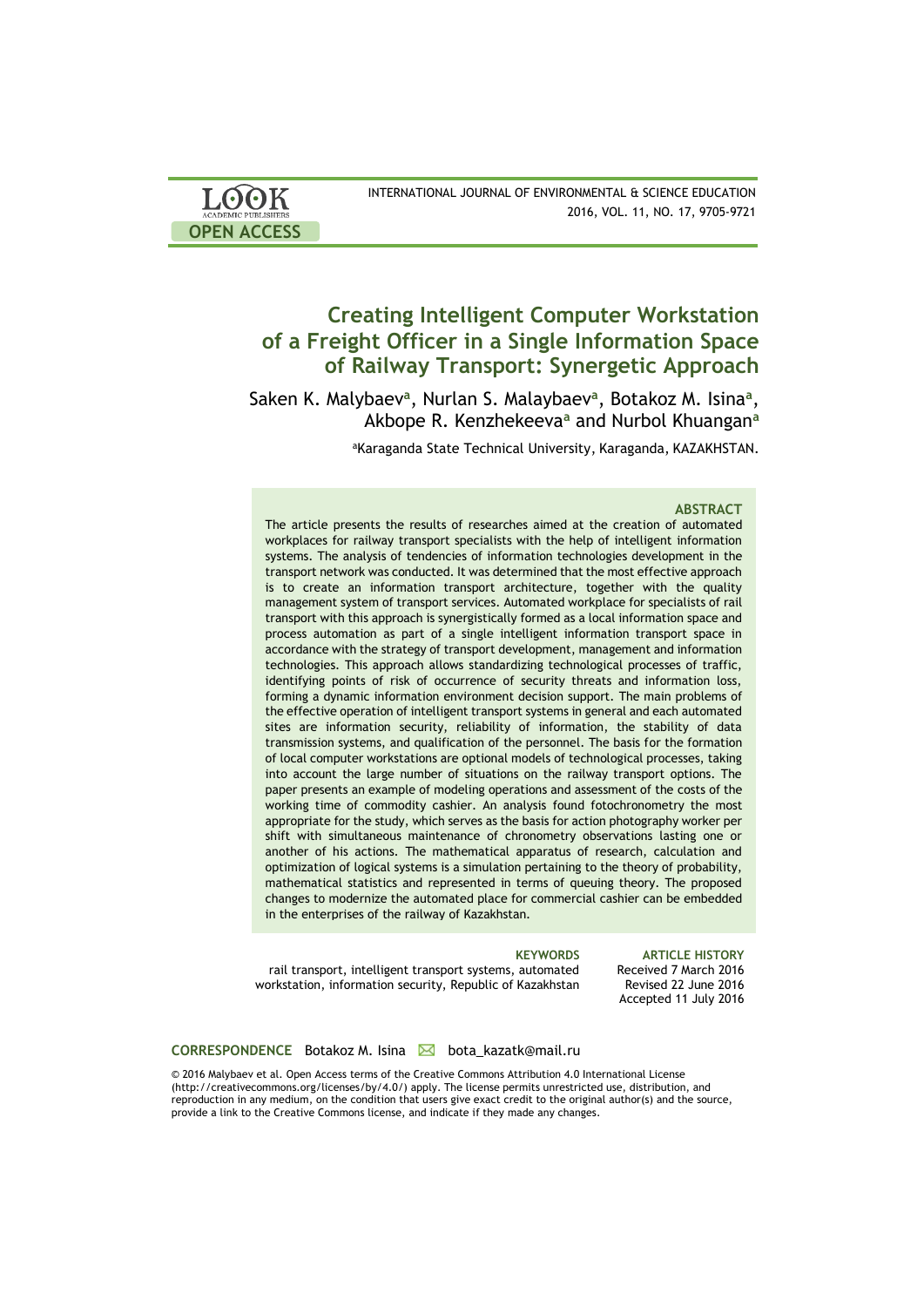### **Introduction**

Considering the geographic characteristics and low population density, the development of Kazakhstan's economy is largely determined by the development of the railway industry. The growing need of the industry and population for transport nodes, the increasing mobility of the population and business, and the desire to improve the living standard and increase employment necessitate the development of transport services (Smith & Zhou, 2014; Kim & Van Wee, 2011; Berikbayev & Isina, 2005) and the improvement of their organization and information support (Rosová, Balog & Šimeková, 2013; SAP AG, 2014).

In order to prevent rail transport failures that can cause not only financial and physical damage, but also serious accidents, it is necessary to minimize the human factor, i.e. to create an intelligent automated workstation (AW) (Huang et al., 2015; Balog et al., 2015).

Thus, this paper focuses on general trends and conceptual approaches of development of the complex automated railway system and gives a detailed example of upgrading computer workstation of a freight officer for the implementation of targeted operations and monitoring of an end-to-end automated transportation process.

### **Literature Review**

The development of high-speed rail transport involves the creation of various methods and models: the two-level method for optimizing the arrangement of railway freight center stations and organizing the carriage traffic (UNECE, 2012), operative methods for studying the optimization of rail transportation (Agarana, Anake & Okagbue, 2016), methods for optimizing and integrating railway freight stations, based on a hybrid neural network model (Sun, Lang & Wang, 2014), a synthetic optimization model for freight rail transportation (Xing-cai et al. 2014).

Practical experience of computer workstation development in railways of different countries speaks of the active introduction of computer workstations (Timofeev, 2015; Overby, 2016; Hitachi Dta Systems, 2012; SAP AG, 2014). Thus, for example, Slovakia started introduction of end-to-end electronic railway bills (Balog et al., 2015). The report of the Lithuanian Railways also focused on the automation of transportation processes (Lietuvos Geležinkeliai, 2014).

However, practitioners believe that some processes stay non-automated, or the software which is not integrated into the complete unit is used (Banister & Stead, 2004). Local design of computer workstations, the lack of general compositional scheme of automation of logistical chains in transport can lead to inefficient use of information technology (Rabah & Mahmassani, 2002). That's why we focused on complex development of logistics and information technology.

The real capacities for forming effective logistic chains using cutting-edge information technologies should be compared to the integral effect of their implementation (Sarraj et al., 2014). It is also necessary to consider the studies on the formation of variable-based scenarios of intermodal transportation (Pekin et al., 2013) as the basis for decision-making in regards to the route and transport (Lehtinen & Bask Anu, 2012).

The Monte Carlo simulation model should be used to assess the breakeven and formation of an effective strategy (Kim & Van Wee, 2011). The integrational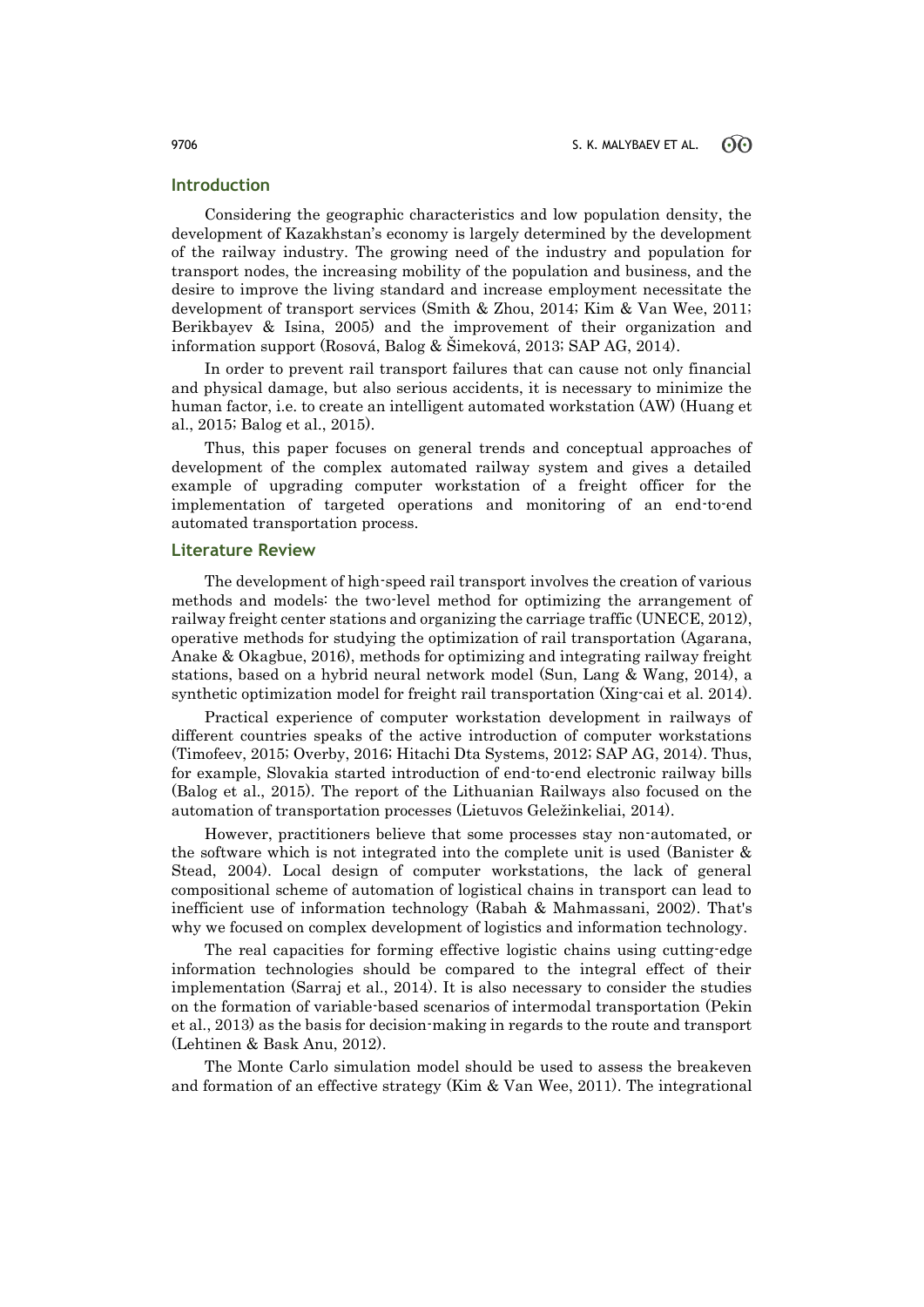probability model enables forming a railroad network matrix and the rout flowchart, and detecting bottlenecks (Winkler & Kuss, 2016).

The analysis of the strategy for the development of rail transport in Kazakhstan found an active development of intermodal transportation, which requires integration of various types of software and information support. Such dynamic can be provided by cloud technologies, for instance, web-based solutions that use railway e Maintenance (Kour et al., 2014; Kour, Tretten & Karim, 2014). The electronic messages regarding the flow of route documents can be formed in a similar fashion.

Information technologies are developed rapidly and implemented comprehensively in all areas of the transport industry (Liden, 2015); this is possible only within a structure of global intelligent transport systems, which covers all technological processes and includes versatile and easy-to-use hi-tech repairs equipment that prevents rolling stock delays (Gnatov & Argun, 2015).

The analysis of experience in the implementation of electronic support of transport operations in various countries, for instance, Turkey and Finland [29, 30] shows that the strategy for the informatization of Kazakhstan's transport system and the formation of standalone AW should take into consideration the international trends in the development of information and management technologies and integration of various information systems into a unified complex.

The second research area uses the tools of operation studies, which enables mathematically formulating the complex problems of intermodal rail transport (Kim & Van Wee, 2011; Winkler & Kuss, 2016) and using various software to model, monitor, and manage functional processes (Gorman, 2015).

### **Aim of the Study**

The research aims at using the synergetic approach to creating an automated workstation for rail transport specialists by the example of a freight cashier AW.

### **Research questions**

The research questions were as follows:

What are the conceptual approaches to the formation of the complex automated rail transport system? Which approach best suits the creation of an automated workstation of a freight cashier?

### **Method**

To develop the concept of a computer workstation of a freight officer, the historical examples of development of an automated railway transport management system and current trends of cloud technologies have been analyzed.

An overall composition of intelligent information transport system has been created with graphical modeling. This composition is the basis for the development of a network of computer workstations. Among them the authors identified the computer workstation of a freight officer.

The models of technology processes and algorithms for their implementation have been developed using the methods of observation and application of photo chronometry to labor process. The basis for this method is photography of worker's actions per shift with simultaneous supervision of stopwatch study upon the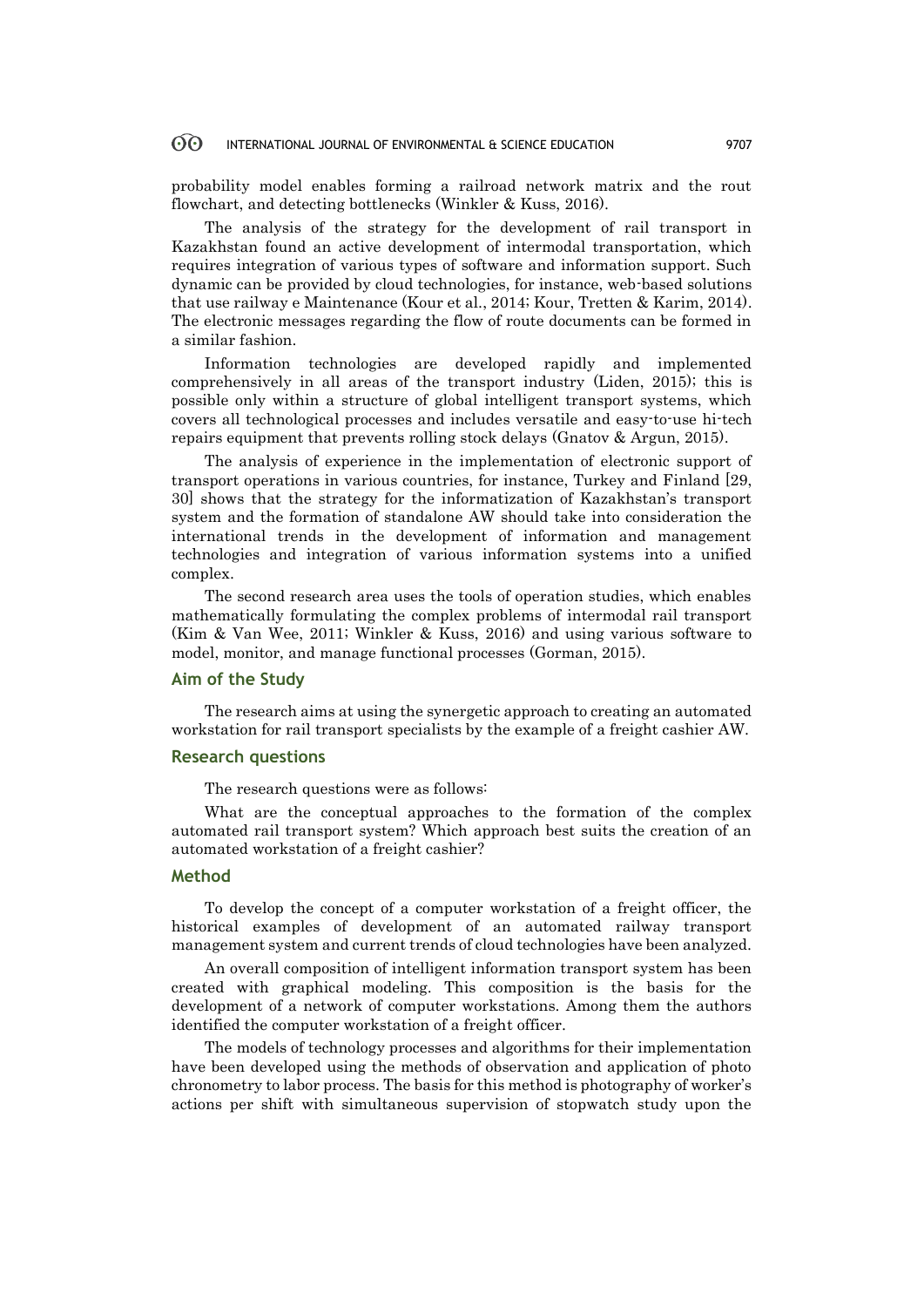duration of his actions. The collected materials for a long time of commercial employee actions have been processed. Formalization of the processes is carried out with the help of visual diagrams, which can further be used to optimize them.

The mathematical apparatus of research, calculation and optimization of logical systems is a simulation pertaining to the theory of probability, mathematical statistics and represented in terms of queuing theory (Khusainova, Shilova & Curteva, 2016). The algorithm flowchart of activities of freight officers is formed in the paper.

## **Data, Analysis, and Results**

### *Automated workstation*

Automated workstations of rail transport specialists AW1, AW2, AW3…AWn should be integrated into a single complex intelligent transport information system that covers all technological processes (Figure 1).



**Figure 1.** Flowchart of an intelligent transport information system

Despite the fact that information system vendors offer ready-to-use solutions for the implementation of AWs, considerable effort is required to systematize the technological processes, develop a general concept of transportation automation and information support. The implementation of AWs will cut the time required to search for and process information, improve the quality and speed of service delivery, provide for dynamic monitoring of changes, minimize the device failure rate, reduce the percentage of paper documents in use, and reduce the risk of making erroneous decisions.

### *Intelligent transport system model*

Integrated intelligent transport systems shall address such basic tasks:

- 1. Management of transportations by operators of railway transport.
- 2. Automation of operational forecasting.
- 3. Ensuring safety in operation.
- 4. Information security.
- 5. Information support of decision-making.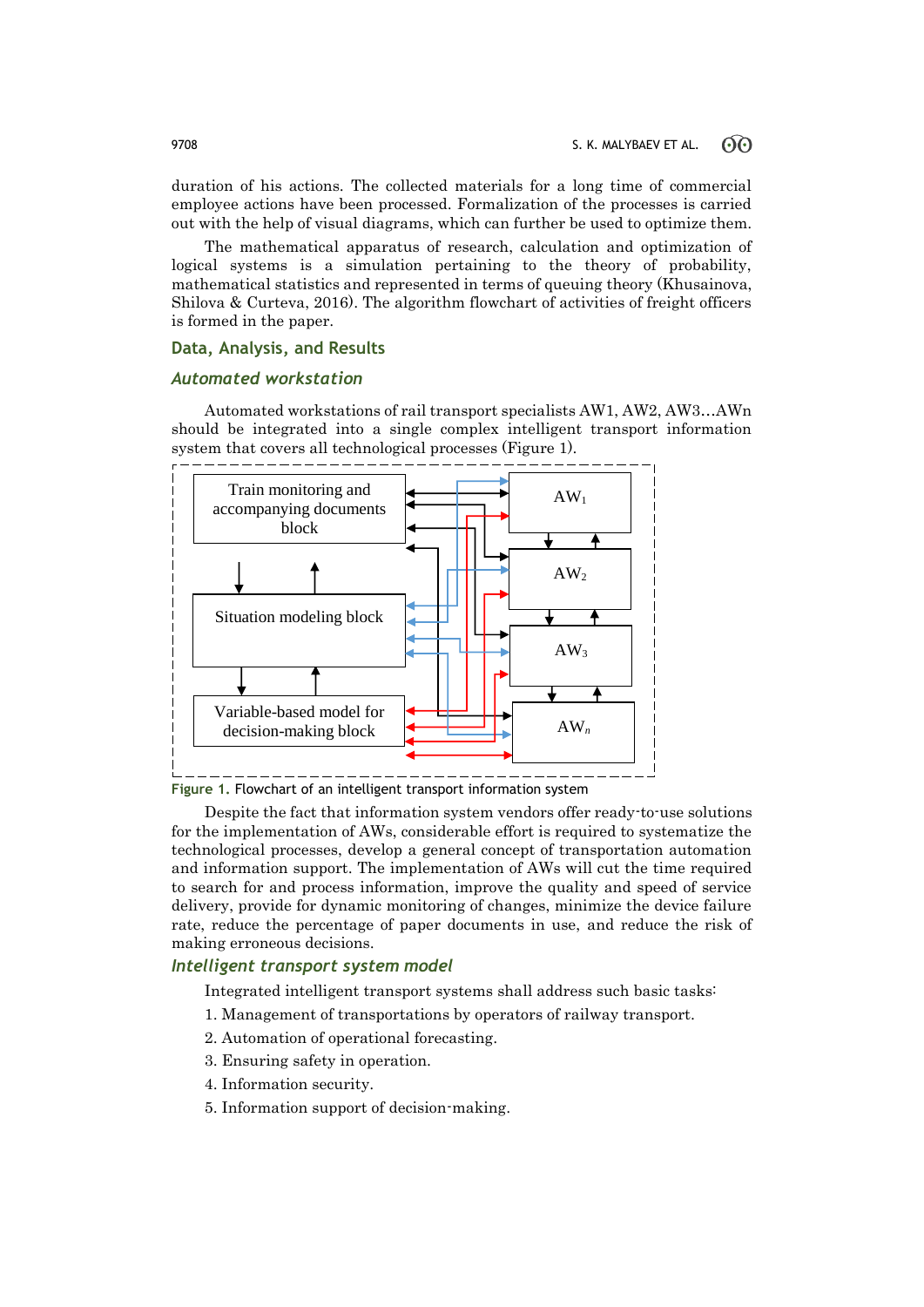6. Electronic payments.

7. Information support of forwarders.

8. Information support of travelers.

9. Automated control systems of vehicles.

Let us consider the basic properties of computer workstation as a component of an integrated intelligent transport system.

1. Integrity. Information space of a computer workstation of a railway specialist shall contain functional units of automation of technological processes, have the tools of interaction between all participants of a process, especially the owners of the previous and subsequent processes. Strategic documents, the overall concept and the map of logistical operations, the possibility of simulations and dynamic hints for decision-making shall be also formed according to the accepted rules and situations in the system of rail transport logistics.

2. Dynamism. The ability to make changes is based on the active use of network technologies and is controlled by an introduced security system and multi-level access to the information.

3. Self-learning of a system. Monitoring processes and document flow, the work of analysts group allows to create basic situational models of activity of railway transport specialists, performance of equipment, instructions, hints for decision-making in difficult situations. This database is constantly updated, used for training and self-training of personnel.

4. Automatic generating of the routing report is made using geographic information system (GIS) unit. The routing points, matching time of delivery, the cargo parameters, etc. are marked in the unit.

5. Computer workstation information is visualized using the representation of railway maps, process models, documents, printing certain documents.

The perfect system is the introduction of quality management system of transport services. International ISP/TR standards describe the method of creating the architecture of intelligent information systems and recommend to use process modeling using UML (Xing-cai et al., 2014). This system provides for description and modeling of all technological processes, the defining of owners and process participants, risks of force majeure, the quality parameters of transport services.

Preparation for the introduction of intelligent quality system shall optimize all the processes of the transport company and to detail all functional and documented processes for each computer workstation. Among the key parameters of quality of transport service one can allocate time from order acceptance for transportation to delivery; reliability and ability to deliver the goods; completeness and availability of the order performance; convenience of placing and confirming the order.

Intelligent transport information system is built regarding three main objects - the sender, the recipient, the executive of transportation services. It is the visual logistical chain with specific nodes of documents passing, identified operation risk nodes in order to reduce them to a minimum. International ISO standards are complemented by the approved requirements of consumers of transport services and features of the national transport system – the participants of logistical chain.

Figure 2 shows the developed intelligent transport system model.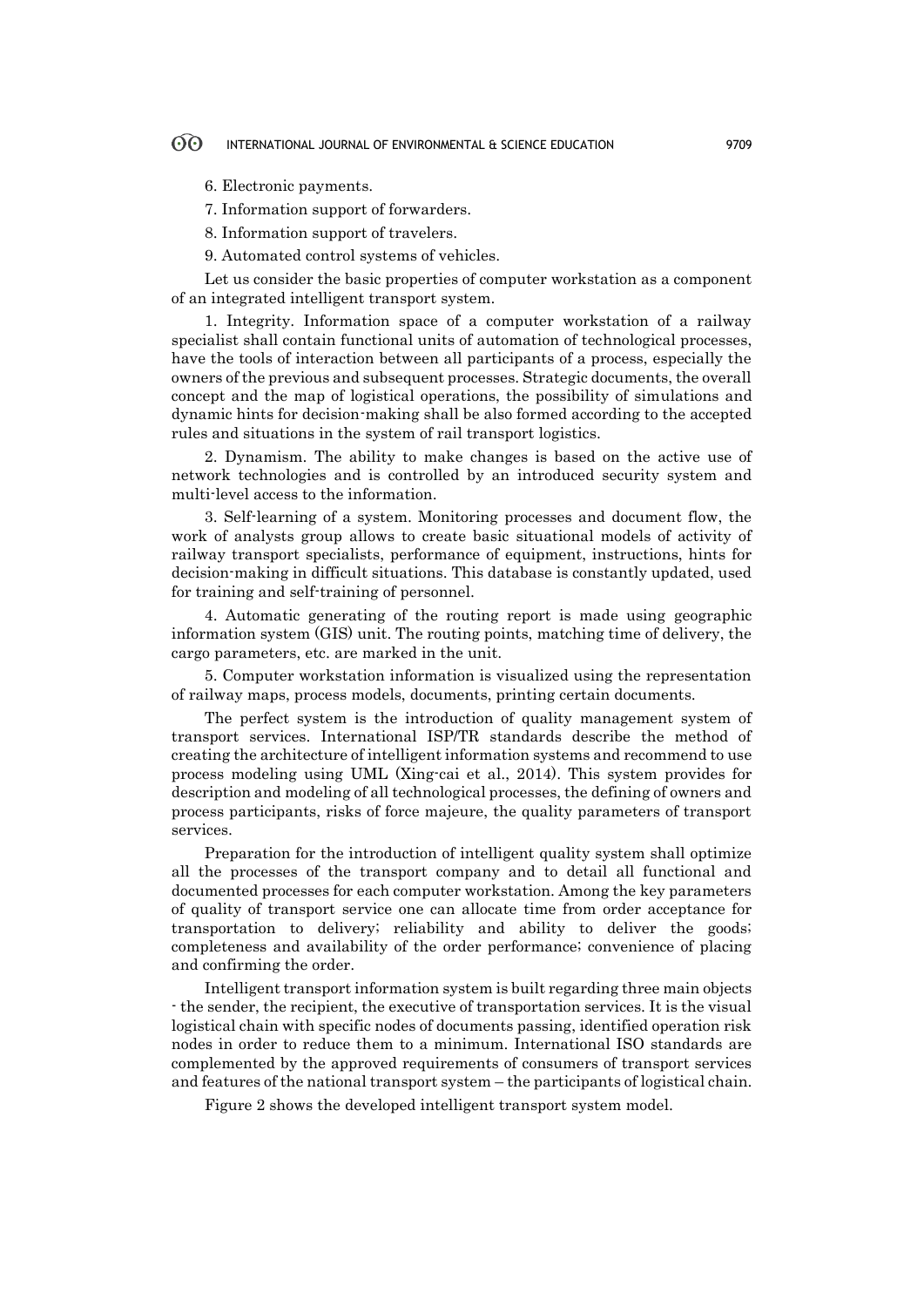



Computer workstation of a specialist is the unit of a single information transport space in which the transport units and documents are predictable objects. Analytical units of computer workstation allow to forecast the route, personnel actions, to simulate different situations.

This model is the basis for a synergetic approach to the development or upgrading of a computer workstation of a railway specialist. The essence of this approach is to form an effective information space with the target transport service features and abilities for self-training and self-analysis. This can be implemented with the use of description of existing processes and results of learning the international standards, international experience of performing certain procedures and monitoring supply chains in the transport network. Synergy of IITS development strategy and of each individual computer workstation, constant monitoring of the relationships between the target tactical and strategic objectives of improving the quality of transport services leads to development of an effective intelligent information system as a whole.

The implementation of such an architecture is possible only with a balance of three components:

- strategy and algorithms of management, organizational support;
- technical facilities special hardware and software;
- effective system of personnel training and motivation.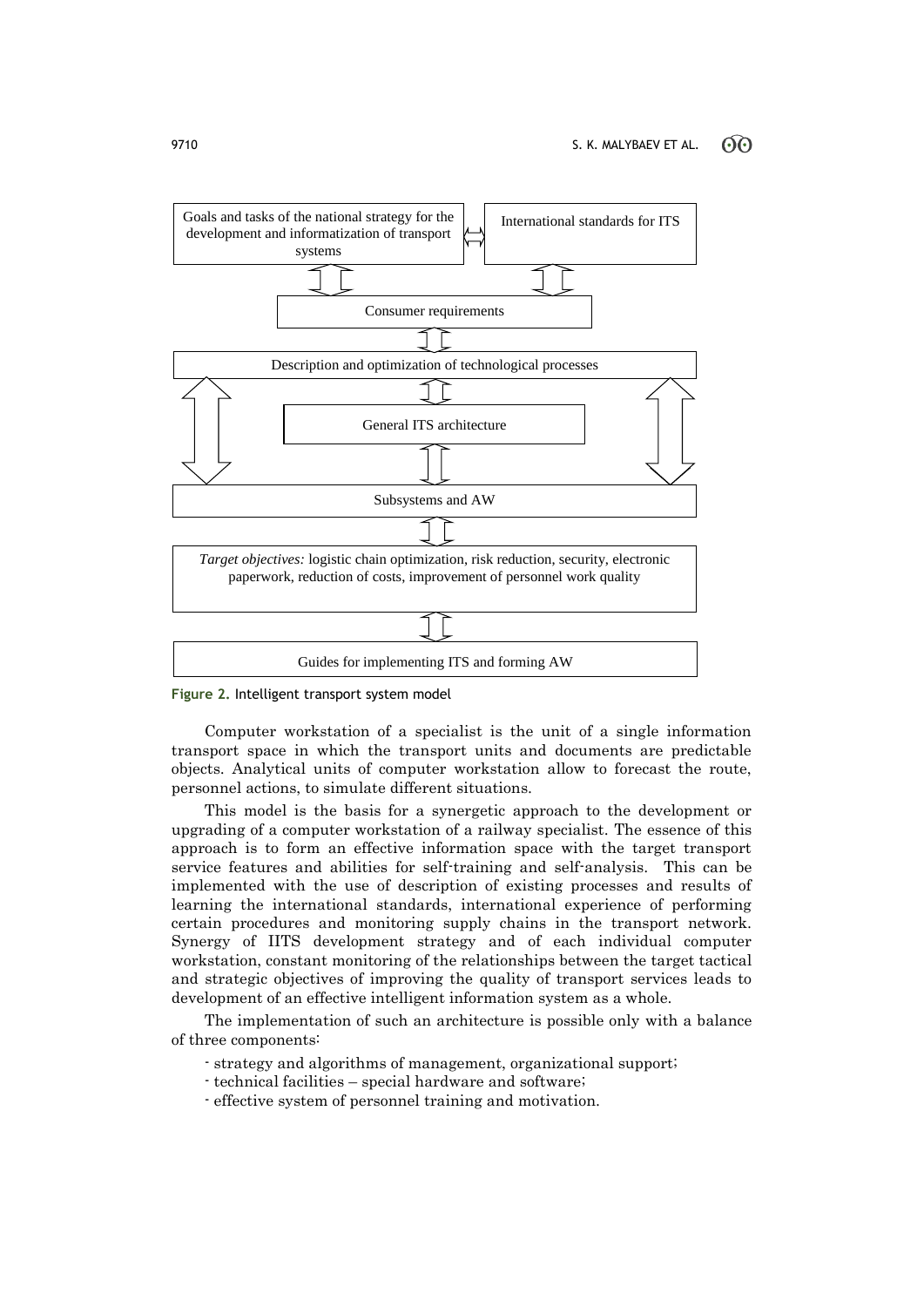The system works on the principle of the "two mirrors" (Kovalenko, 2012). That is, on the one hand, an intelligent transport system reflects all active processes. On the other hand, it predicts the processes for a specific logistical chain. Development of the visual interface is implemented by means of a detailed survey of owners and participants of processes with further modeling and optimization. In the international standards of telematics systems the definitions "intelligent cargo", "intelligent cargo technologies" are determined (Skalozub et al., 2013). The focus is made on the automatic collection of traffic conditions data, process modeling, forecast of emergencies, automatic generation and updating documents.

Another theoretical and practical area is the security, reduction of probability of threats such as unauthorized access to the administration and data, and information leak. AWs should have tools to visualize dynamic diagnostic messages and access to the database of target objectives. It is expedient to introduce a new definition of "intelligent automated workstation", which, besides the automation of target functions, will manage intelligent loads using cutting-edge visual information technologies.

### *Optimizing the processes of a freight cashier's work*

The existing ways of studying the costs of working time and their derived possibilities for assessing the load of a freight cashier were analyzed based on the investigation of the activity of railway transport workers.

The analysis found that the most reasonable research method was work time study, which is based on photographing the actions of a working during a shift combined with chronometric monitoring of the duration of this or that action. The treatment of the material collected over an extensive period of work showed that the workers' actions consisted of basic tasks aimed at preparing a set of carriage documents, calculating payments for carriage, receiving acceptance operator records, checking, managing, and taxing car supply and cleaning cards, management of supplementary fee cards and record cards (for freight storage, wash, carriage cleaning, etc.), compilation of reports on carriage delays, delivery of money to bill collectors, cashbook keeping, re-shipping, issuance of various certificates, keeping and issuance of forwarding cards, etc. (Kovalenko, 2012).

The statistical data for the analysis of the freight cashiers' work can be determined through monitoring or analytically – by using known correlations of the theory of probability and mass service.

Consider an example – a logical algorithm scheme (LAS) of freight cashiers for the solution of an "Assessment and Forecast of Status in a Freight Office" commercial problem: Lonsider an example – a logical algorithm scheme (LAS) of freight cashiers<br>he solution of an "Assessment and Forecast of Status in a Freight Office"<br>percial problem:<br> $PK_{o.p.} = D_1M_1P_1A_1D_2R_1/D_3R_2F_1A_2R_3/D_4R_4/D_5R_2D_$ 

(1)

M1P1 – check departure station plan;

A1 – analysis of data obtained;

D2 – tick rating;

R1 – registry of actual network prohibitions and restrictions of goods acceptance to transportation;

D3 – check consignor's seal on-hand;

R2 – railway bill validation;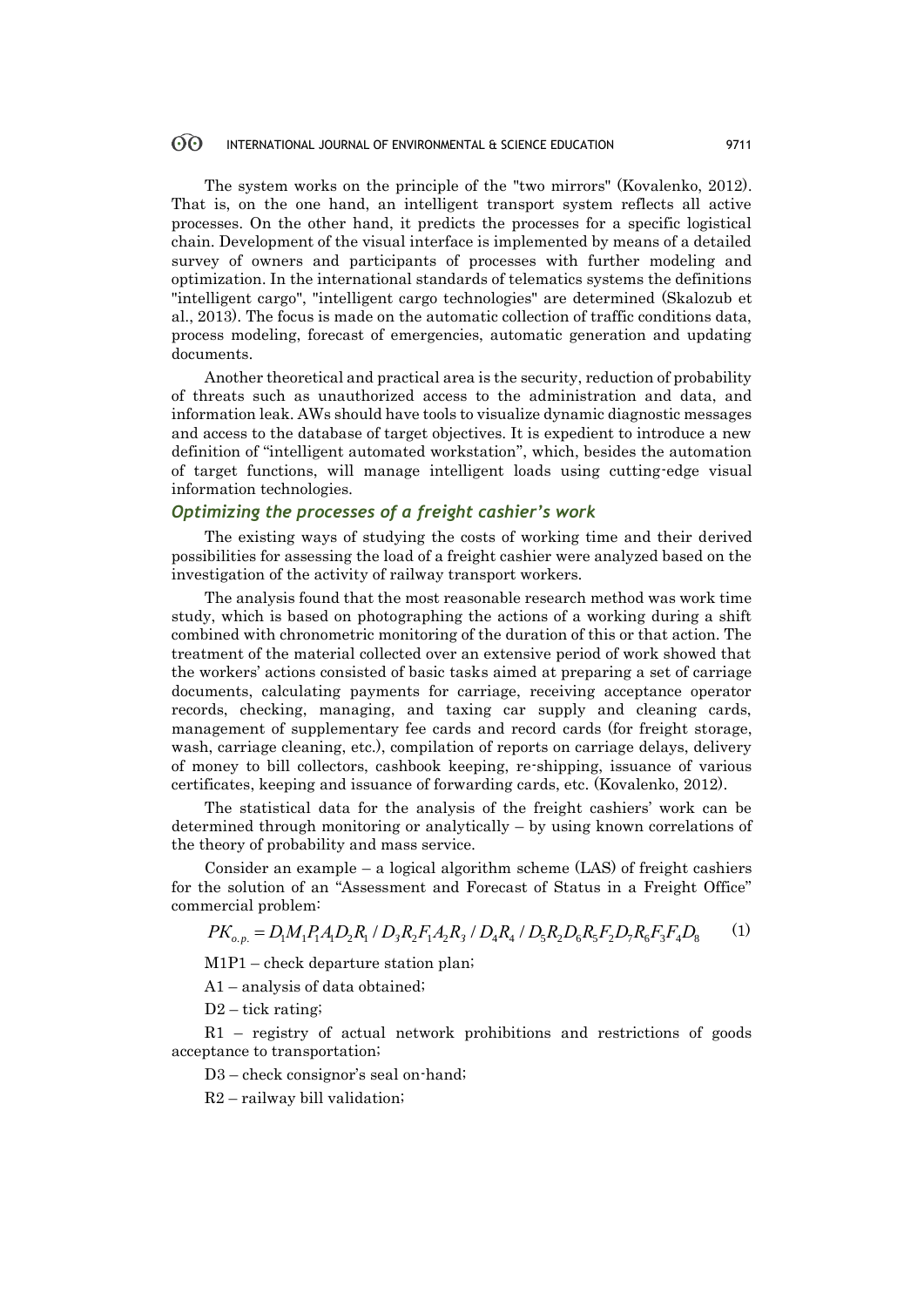F1 – computer data entry of available difficulties caused by breakdown/failure;

A2 – situation status analysis;

R3 – agree on expected dimensions and TOT (time of transmission) by adjacent wayside stations;

D4 – adjacent wayside station calls;

R4 – assign a dispatch number;

D5P2 – report to senior freight officer of possible difficulties and get recommendations of regulating measures;

D6 – calls with area chief rail traffic controller and SDO (station duty officer) of junction stations of on-site job progress;

R5 – on-site job difficulties on hand or expected;

F2 – enter possible on-site job difficulties;

D7 – writing out an f. KEU-16 order etc.;

R6 – unserviceable locomotives on hand;

F3 – enter data of unserviceable locomotives;

F4 – computer entry of adjusted forecast;

D8 – sending by SDO (Station Duty Officer) general recommendations of next jobs ahead.

The following is a logical chain of operations during the solution of an "Assessment and Forecast of Status at the Freight Cash Desk":

 $KZ_1 = D_1 F_1 P_1 F_2 R_1 / F_3 / P_2 V G_1 F_4 / P_3 / A_1 F_5 / C_1 V C_1 R_4 / A_2 F_6 / D_3 R_5 / F_7 / O_1 D_4$ (2)

where  $D1$  – check consignor's paying capacity;

F1 – fill in the accountancy documents with consignor's details;

P1 – receive reports from acceptance/delivery agents and operator and other executives of device statuses and incomplete arrangement of personnel;

F2 – enter data of device statuses and incomplete arrangement of personnel;

R1 – device malfunctions and incomplete arrangement of personnel on-hand;

F3 – enter this data;

P2 – documents for lost cargo available;

VG1 – assessment and choice of input method of cargo data in shipping documents;

F4 – enter chosen method;

R3 – supposed violation of team jobs regime;

A1 – analysis of data available;

F5 – enter supposed violation;

S1 – calculate overall magnitude of situation;

VS1 – comparative assessment of actual situation at the station and processing documents;

 $R4$  – supposed on-site job difficulties;

A2 – analysis of data obtained;

F6 – enter difficulty;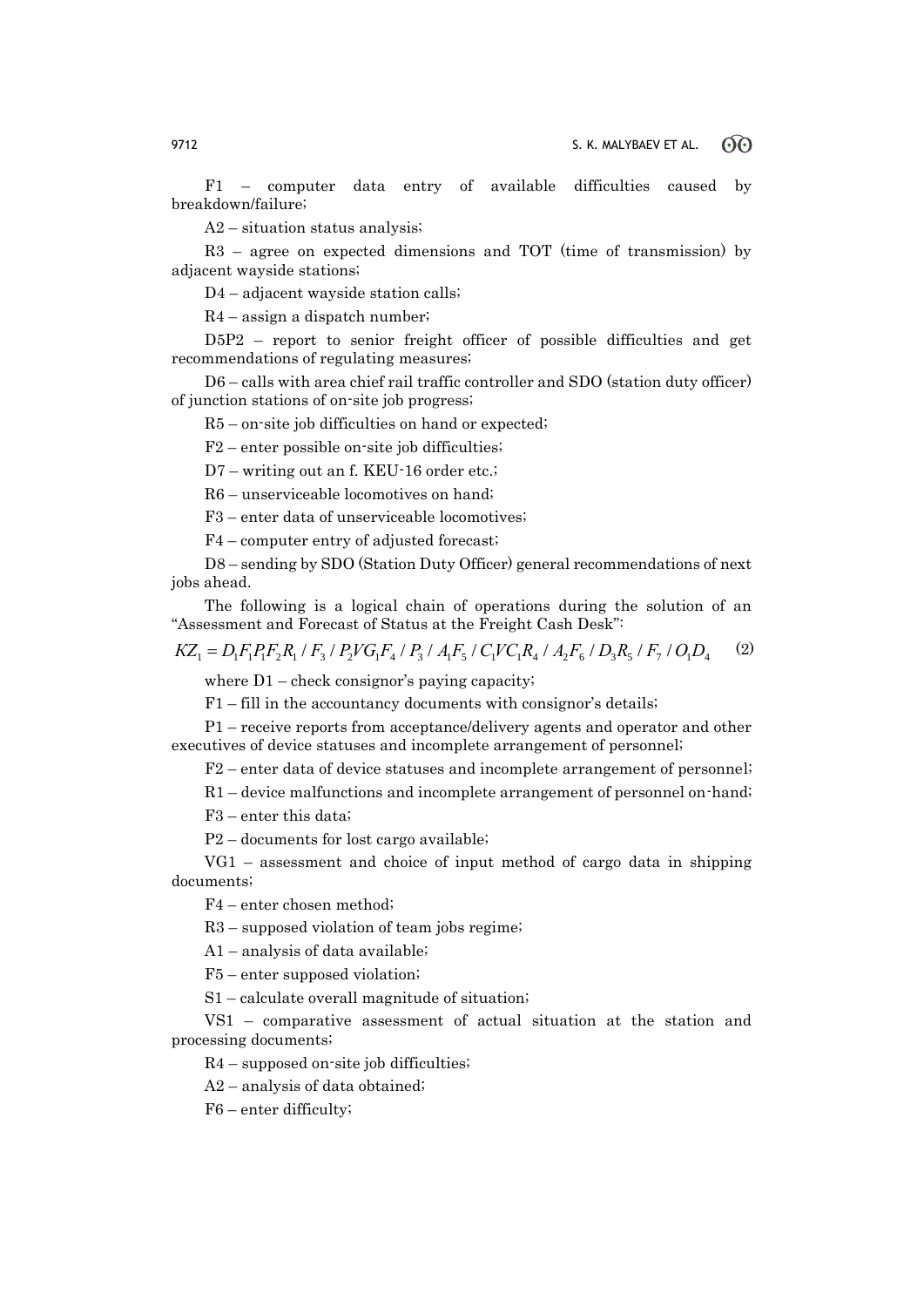D3 – calls with locomotive dispatcher of serviceable locomotives;

R5 – unserviceable locomotives on-hand;

F7 – enter this data;

O1 – overall assessment of the forecasted situation on junction;

D4 – calls and recommendations to executives of next jobs ahead.

Based on the LAS, it is possible to write down a formula for calculating the tion of the operative problem solution:<br>  $T_{oz} = t_{D_1} + t_{M_1 P_1} + t_{A_1} + t_{D_2} + R_1(t_{D_3}) + R_2(t_{F_1} + t_{A_2}) + R_3(t_{D_4}) +$ duration of the operative problem solution:

$$
T_{oz} = t_{D_1} + t_{M_1 P_1} + t_{A_1} + t_{D_2} + R_1(t_{D_3}) + R_2(t_{F_1} + t_{A_2}) + R_3(t_{D_4}) +
$$
  
+
$$
R_4(t_{D_5 P_2} + t_{D_6}) + R_5(t_{F_2}) + t_{D_7} + R_6(t_{F_3}) + t_{F_4} + t_{D_8},
$$
 (3)

where tD1, tM1P1, tA1, tD2 etc. – duration of processing one elementary operation, min.

Loading solution for an operational problem is calculated according to the formula:

$$
t_{on} = N \cdot \sum_{i=1}^{n} \left( t_i \cdot P_i \right),\tag{4}
$$

where: - number of documents processed per shift;

- number of business problems being solved;

- duration of solving business problems, min;

- frequency of management problem occurrence or probability of condition occurrence which need the problem solution.

Figure 3 shows a flowchart and a block diagram for activity algorithms of a freight officer when solving management problems.

The duration of solving operational problems, as it follows from the analysis of algorithms, can vary depending on the equipment at workstations, information support, the number and duration of elementary operations, the statistical characteristics of elementary operations, determination of mathematical expectation, variance, standard deviation and variations of solution duration of each elementary operation (bill  $\cdot$  tc, calls  $-$  tD, data search  $\cdot$  ts, enter results  $\cdot$  tF, information extraction from memory - te, comparison - tn etc.).

The probability of occurrence of relevant situations can be determined from statistical data obtained from observations of personnel actions.

These probabilities are defined in (Berikbayev & Isina, 2005), but not all possible situations have been analyzed, and the number of situations analyzed made possible to determine only approximate probability. The probability of the outcomes of logical conditions P (A) considered in solving operational problems can be the probability of the sum of joint events: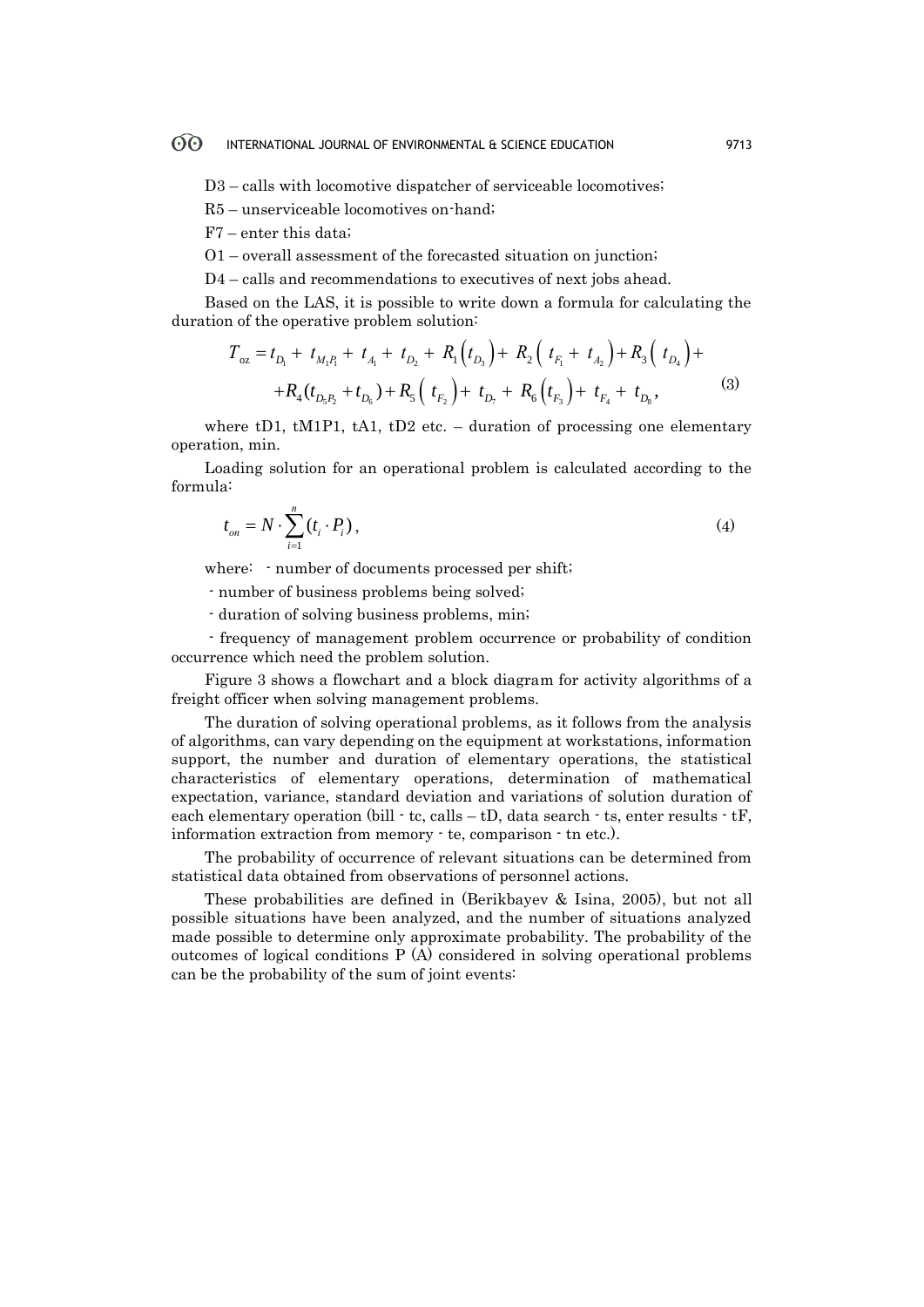

**Figure 3.** Block diagram of a business problem "Estimation and forecast of situation in freight office" compiled according to the algorithm.

Duration of solving business problems, as it follows from the analysis of algorithms, can vary depending on technical equipment at workstations, information support of a freight officer, the number of processed documents, as (Table 1). for orithms, can vary depending on technical equipment at w<br>ormation support of a freight officer, the number of processed do<br>ll as the number of clients served, and the duration of elementary<br>ble 1).<br> $\sum_{i=1}^{n} A_i$ ) =  $\$ 

well as the number of clients served, and the duration of elementary operations  
(Table 1).  

$$
P(\sum_{i=1}^{n} A_i) = \sum_{i} P(A_i) - \sum_{ij} P(A_i A_j) + \sum_{ijk} P(A_i A_j A_k) - ... + (-1)^{n-1} P(A_1 A_2 ... A_n)
$$
(5)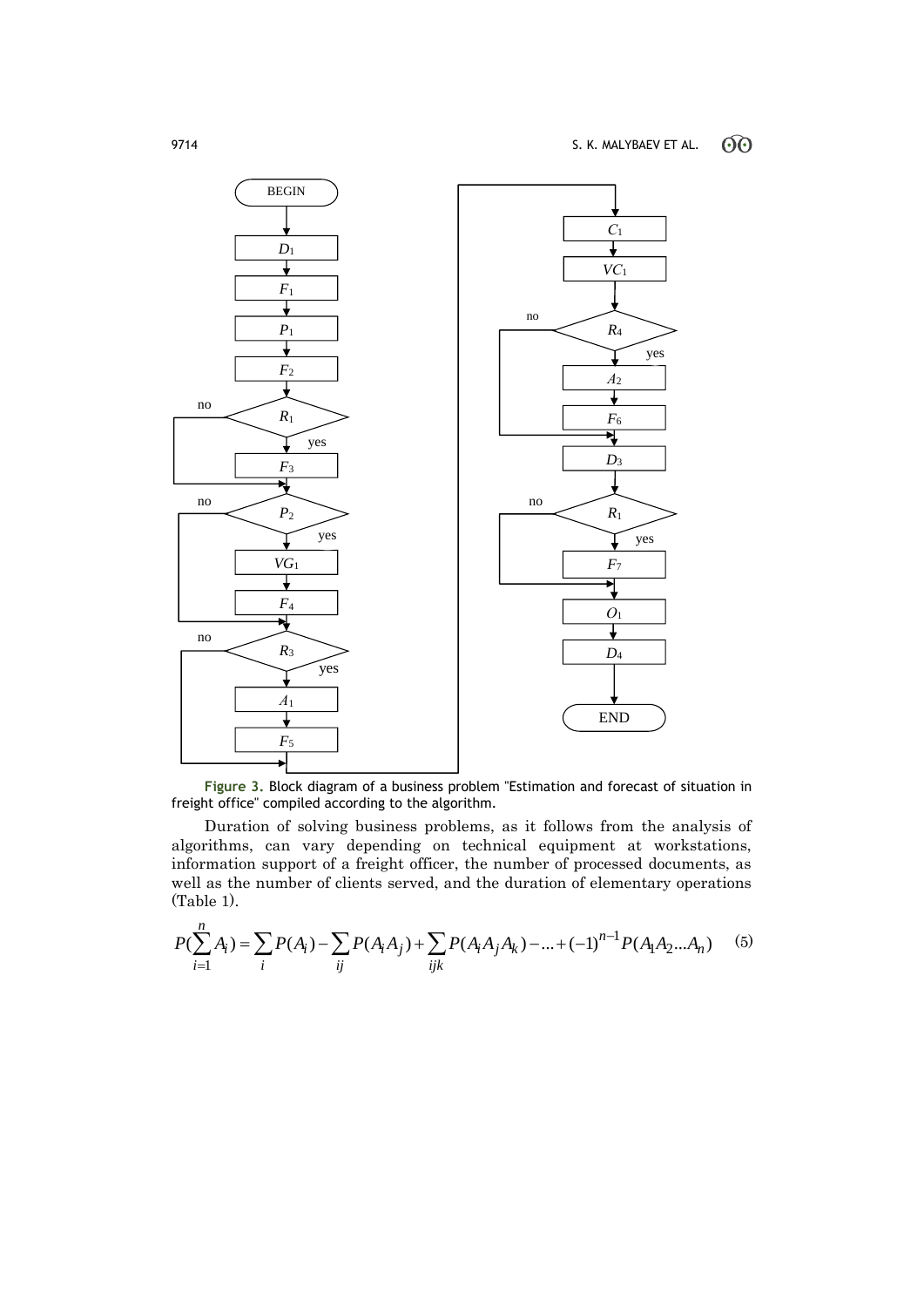|                | S.R. No. Elementary operations                                       | Duration    |
|----------------|----------------------------------------------------------------------|-------------|
| $\mathbf{1}$   | Shift turnover                                                       | 09.00-09.30 |
| $\overline{2}$ | Report to division superintendent                                    | 09.30-10.15 |
| 3              | Mail separation                                                      | 10.15-11.00 |
| 4              | Give oral information                                                | 11.00-11.15 |
| 5              | Prepare documents for cargos dispatch to Chelyabinsk                 | 11.15-12.35 |
| 6              | Calls regarding the cargo from Almaty and from Karaganda             | 12.35-13.00 |
| $\overline{7}$ | Lunchtime                                                            | 13.00-14.00 |
| 8              | Prepare documents for recipients                                     | 14.00-15.20 |
| 9              | Letter and calls to Karaganda regarding the lost cargo               | 15.20-15.50 |
| 10             | Give written information                                             | 15.50-16.05 |
| 11             | Solve issues of cargo receipt by the individuals                     | 16.05-16.35 |
| 12             | Letter regarding the cargo, written reply receipt                    | 16.35-16.55 |
| 13             | Explain the issues regarding the cargo from Bishkek                  | 16.55-17.10 |
| 14             | Find proofs that he must pay more                                    | 17.10-17.50 |
| 15             | Compose a letter containing proofs he was wrong                      | 17.50-18.05 |
| 16             | Calls to forwarding agent                                            | 18.05-18.20 |
| 17             | Compose Power of Attorney                                            | 18.20-18.30 |
| 18             | Receive rate quotation                                               | 18.30-18.45 |
| 19             | Track the client's cargo                                             | 18.45-19.00 |
| 20             | Calls to suppliers                                                   | 19.00-19.15 |
| 21             | Reply to a letter, send instructions on cargo dispatch               | 19.15-19.45 |
| 22             | Check mail, reply all inquiries                                      | 19.45-20.00 |
| 23             | Reply to the client's letter regarding his cargo transportation from | 20.00-20.20 |
|                | Sayak to Karaganda                                                   |             |
| 24             | Inquiry from Pavlodar for customs clearance and TD-PRO pricing       | 20.20-20.40 |
| 25             | Shift turnover                                                       | 20.40-21.00 |

**Table 1.** Elementary operations performed by a freight officer and their duration

The authors have sampled observation materials of the work of a freight officer for 15 shifts. As a result, they have set the duration of shipping documents preparation, the scope of work, calls, repairs and cases of deviation in their work, leisure duration and other data for the calculation summarized in Table 2.

| Table 2. Data necessary to calculate the probability of logical conditions |                                                                                                                                             |     |  |  |
|----------------------------------------------------------------------------|---------------------------------------------------------------------------------------------------------------------------------------------|-----|--|--|
| S.R. No.                                                                   | <b>Operations</b>                                                                                                                           | #   |  |  |
|                                                                            | Compose transportation documents for cargos acceptance/delivery, for all fees<br>and penalties                                              | 62  |  |  |
| 2                                                                          | Compose a document at computer workstation of a freight officer                                                                             | 32. |  |  |
| 3                                                                          | Keep Accounting and Reporting books                                                                                                         | 38  |  |  |
| 4                                                                          | Check correct filling of transportation documents submitted by consignors                                                                   | 2   |  |  |
| 5                                                                          | Documents acceptance and delivery to loaded and ongoing unloaded cargos                                                                     | 2   |  |  |
| 6                                                                          | Charge and recover due payments from consignees and consignors in favor of<br>railways; no loan receivables allowed                         |     |  |  |
| 7                                                                          | Daily reconciliation of funds of consignees and consignors with Technology<br>Center for carriage document processing                       | 11  |  |  |
| 8                                                                          | Accounting of consignees' and consignors' funds availability                                                                                | 27  |  |  |
| 9                                                                          | Issue client cards for charging fees and penalties                                                                                          | 39  |  |  |
| 10                                                                         | Verify upon cargo arrival the amounts being recovered on dispatch; exact all<br>additional amounts appeared before issuance of railway bill | 5   |  |  |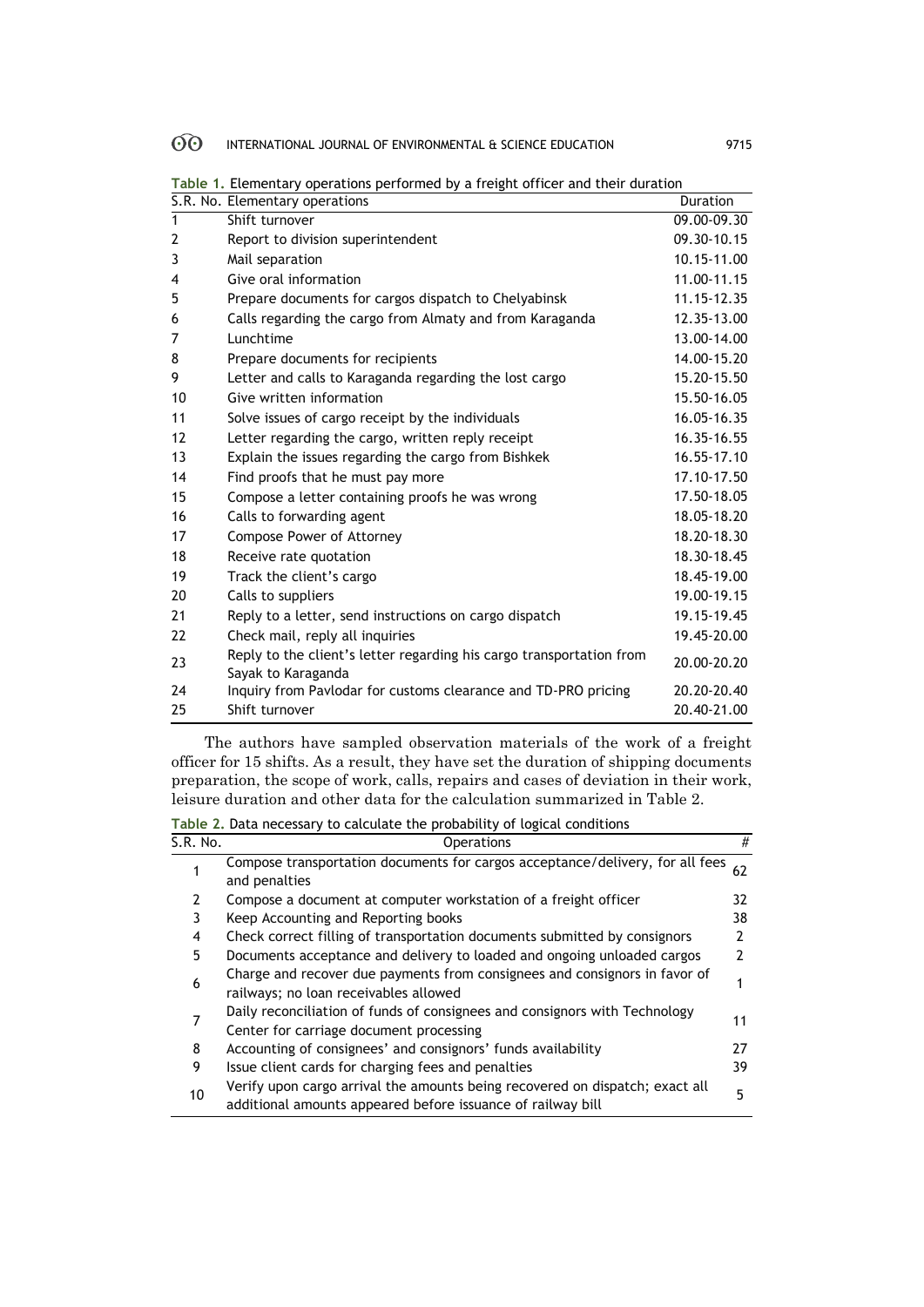| Table 2. (continued) |                                                                                                                                                                                                                                                                            |                |  |
|----------------------|----------------------------------------------------------------------------------------------------------------------------------------------------------------------------------------------------------------------------------------------------------------------------|----------------|--|
| 11                   | Charge fees, penalties for car detention, storing cargos according to car<br>supply and cleaning acts, acts of general form, etc.                                                                                                                                          | 15             |  |
| 12                   | Send documents to Technology Center for carriage document processing                                                                                                                                                                                                       | 88             |  |
| 13                   | Make out bank slips forms GU-57, MD-4                                                                                                                                                                                                                                      | 14             |  |
| 14                   | Compose income report per day                                                                                                                                                                                                                                              | $\overline{2}$ |  |
| 15                   | Check and register consignees' 4-digit rail code, OKPO (RNNBO - Russian<br>National Nomenclature of Businesses and Organizations) code, test<br>protocol for knowledge of carriage rolling Load and Safety Specifications,<br>4-digit consignee code within cargo dispatch | 8              |  |
| 16                   | Compose customs invoices. Data records to registry of customs invoices                                                                                                                                                                                                     | 12             |  |
| 17                   | Compose station commercial accounts if funds of consignees, consignors,<br>forwarding companies available in Technology Center for carriage<br>document processing; no loan receivables allowed                                                                            | 14             |  |
| 18                   | Timely notification of customs authorities of customs cargo arrivals. Issue<br>documents for customs clearance by customs inspector. Check documents<br>after customs clearance                                                                                            | $\overline{2}$ |  |
| 19                   | Notify transport veterinarian of arrival and submission of cargos<br>undergoing state compulsory veterinary, phytosanitary inspection on<br>import, export and domestic transportations                                                                                    | 3              |  |
| 20                   | Timely send messages 410, 406, 253 via computer workstation of a freight<br>officer                                                                                                                                                                                        | $\overline{2}$ |  |
| 21                   | Transfer load/unload report according to GO-1, GO-2 forms                                                                                                                                                                                                                  | 6              |  |
| 22                   | Tariffs and services for cargo transportations being paid by consignors and<br>consignees with transportations cards                                                                                                                                                       | 3              |  |

Thus, the components of the "complex" for freight and commercial jobs management shall be considered as a probabilistic system. It includes the incoming flow, the totality of emerging operational problems for freight and commercial jobs management. These problems can be solved using organizational and technological complex for receiving, processing and transmitting information (Figure 4).



**Figure 4.** Transportation process management complex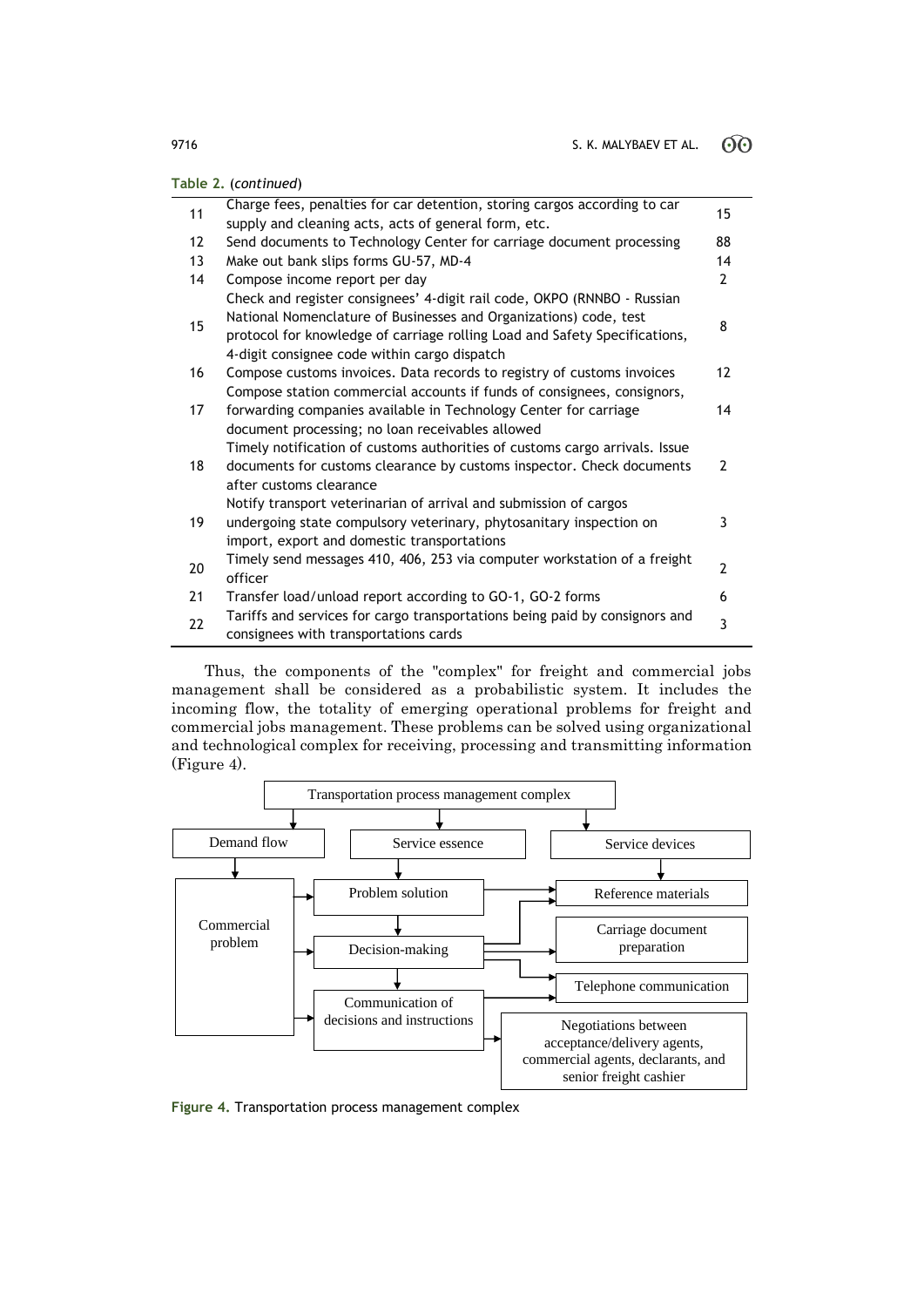

Figure 5 shows the modernized components of the transportation process management complex.



Traditionally, reference materials and talkback technology have been used. Now, for a specialist in the integrated intelligent system, visual hints as short text are automatically formed, patterns of all documents have been generated, automessages which reduce the risk of non-targeted operations are generated. Besides, the situation knowledge base of the activity of a particular specialist in transportation process allows a quick decision-making or, if necessary, contacting the situation room.

Establishment of analytical relationships for determining the values of the flow parameters is very important to solve the problem. It is particularly important to set the value of the variation coefficient. It depends on the values of variation coefficients of incoming flow and the duration of service, as far as on the service system load.

### **Discussion and Conclusion**

The experience of Russian Railways specialists shows that the level of automation of Russian Railways JSC is 20% of the total number of technological processes, which indicates the need for improving information systems (Skalozub et al., 2013; Connolly, 2014).

Various approaches and methods are used to optimize transportation. Most of them are interesting and promising for wide use. For instance, research (Rosová, Balog & Šimeková, 2013) offers an approach for reducing the tractive power energy by optimizing the operation of trains, which is undoubtedly interesting, but since this offer is limited to metro systems, the scope of its application is limited, as well.

The same flaw is inherent in the network model, transport model, and algorithms of linear programming, which are used to model the city system of rail transport in Nigeria (Agarana, Anake & Okagbue, 2016).

It is worth mentioning the promising method of optimization and integration for railway freight stations, based on a hybrid model of a neural network, suggested by the authors of research (Sun, Lang & Wang, 2014). However, this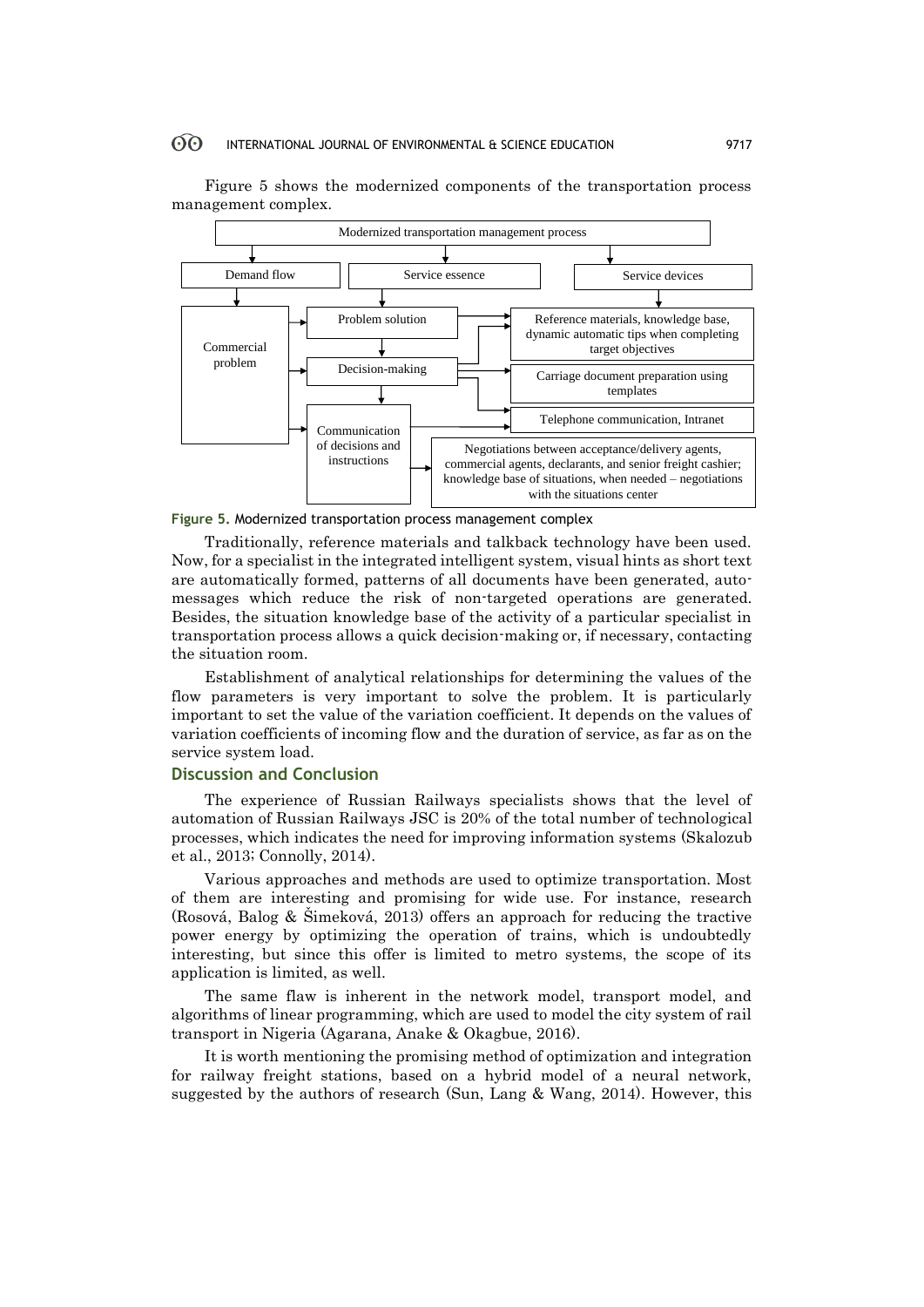development is not a finished solution of the problem and is currently being designed.

The proposed synergetic approach is simple to implement and more versatile, since combines the strategy of intelligent information systems development and the formation of computer workstations of railway transport specialists based on the use of modern management and information technologies, theories and queuing operations and process simulation algorithms. Given a large number of multidirectional scientific and practical studies in the field of introduction of information technology in the world transport systems, the authors propose to focus on intermodal transportation with intelligent information support. It is implemented by means of modern intelligent systems and advanced computer workstations. The proposed definition of an intelligent computer workstation expands the international standard of modern information transport technologies.

Intelligent computer workstation is not only the introduction of automated targeted processes, but also the elements of artificial intelligence to forecast situations and decision-making. This approach allows taking into account the peculiarities of each process, adapting it to the overall strategy and tactics of the implementation of transport services, and traffic safety support. It allows the creating a comfortable information space in order to perform routine tasks and decision-making.

Computer workstation of a freight officer has been chosen by the authors as an example of implementation. It is the closest related to the procedures for informing customers about cargo status. It requires modernization taking into account the active development of cloud computing, Internet- and Intranetmonitoring systems, managing interactions with customers.

In many countries the problem of an integrated information system of automation of transport processes has not been fully solved. This has been shown by data analysis of practical introduction of computer workstation of a freight officer. For example, Slovakia started introducing the electronic waybills [1]. However, from the study materials the relationship of technology processes and monitoring systems of commodity transactions is not entirely clear. In the United States, Canada, Australia, the European Union, the former Soviet Union countries the introduction processes based on SAP system have intensified (Rosová, Balog & Šimeková, 2013; Huang et al., 2015; Agarana, Anake & Okagbue, 2016; Sun, Lang & Wang, 2014; Connolly, 2014). This system implies the use of information and analytical units of electronic waybills, development of a single information transport space. However, it is quite expensive both to introduce and to operate.

At the same time, the choice of a vendor to implement an intelligent information transport system, modernization of the existing computer workstations shall be reasonable. The choice shall consider all the opportunities, threats and risks, resources, further development of railway sector and certainly the human factor - convenience and unloading the owners and executives of routine processes. The issue of integration of an intelligent transport system with quality management tools of transport services has not been completely solved, too, and requires a separate study.

To sum up, the introduction and modernization of the computer workstations of railway transport specialists most effectively can be implemented in a single transport information space. The space provides the development of "intelligent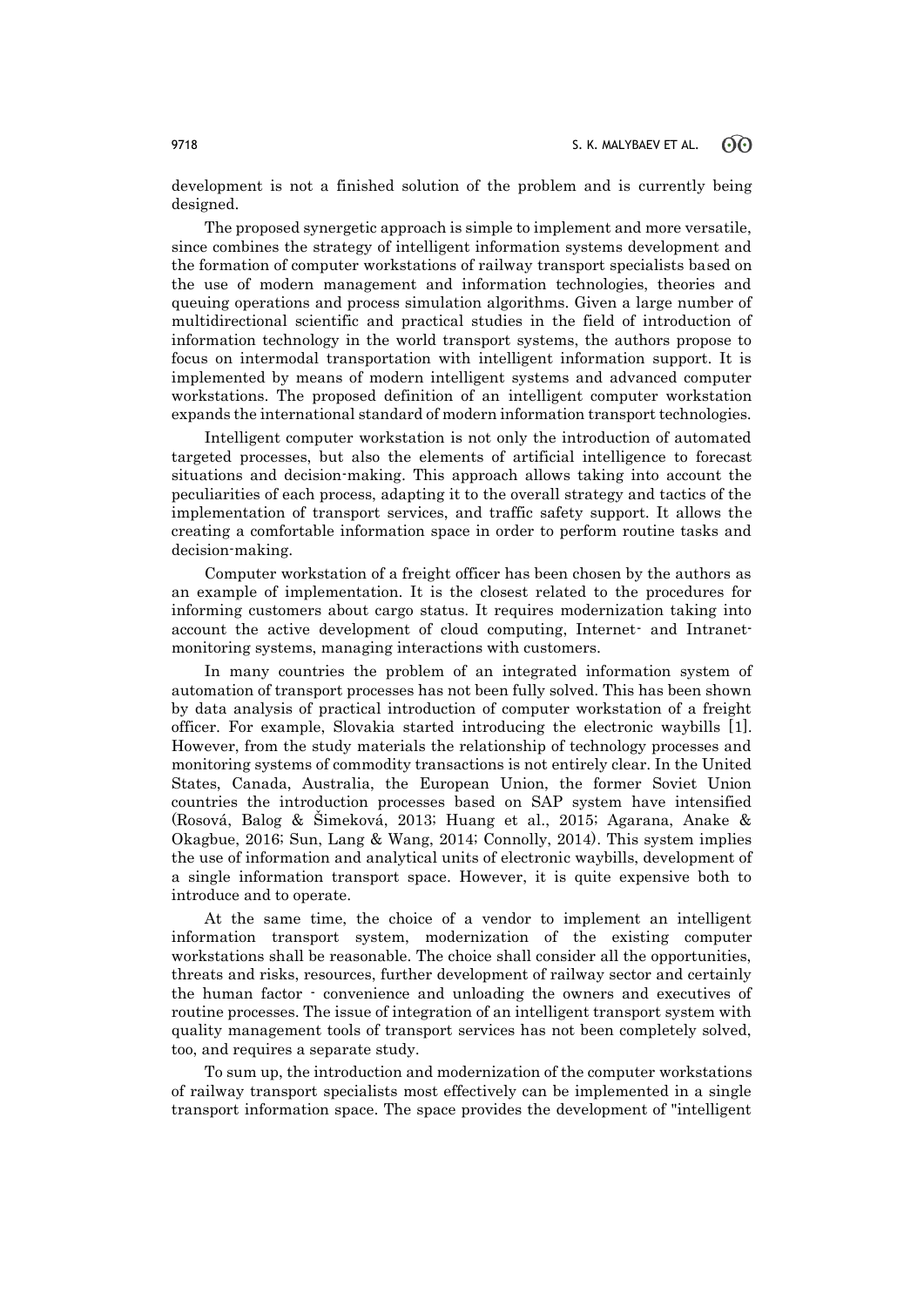transport architecture", in the center of which there are users of transport services in accordance with national and international security interests and development of transport networks.

Intelligent transport systems provide the creation of such an information space, include telecommunication networks, automatic identification systems, systems for the detection and tracking of vehicles, protocols for electronic data exchange, cartographic knowledge base and geographic information systems, simulation technology processes, service system for users, information support system for decision-making, computer workstations of process owners.

Detailing and formalization of computer workstation of a freight officer allows optimizing the basic algorithms and procedures of activities of a freight officer and building an effective information space to perform targeted functions.

### **Implications and Recommendations**

On the example of this computer workstation, computer stations of specialists from other areas can be upgraded further, focusing on forecasting different situations under uncertainty.

Further studies can detail such areas as economic and mathematical modeling of logistical processes; evaluation of computer workstations and information systems in transport infrastructure, methods of teaching personnel at the enterprises of railway transport.

### **Disclosure statement**

No potential conflict of interest was reported by the authors.

### **Notes on contributors**

Saken K. Malybaev Doctor of Engineering, Professor of Industrial Vehicles Department, Karaganda State Technical University, Karaganda, Kazakhstan;

Nurlan S. Malaybaev holds a PhD, Associate Professor of Industrial Vehicles Department, Karaganda State Technical University, Karaganda, Kazakhstan;

Botakoz M. Isina Master, Senior Lecturer of Industrial Vehicles Department, Karaganda State Technical University, Karaganda, Kazakhstan;

Akbope R. Kenzhekeeva Master, Senior Lecturer of Industrial Vehicles Department, Karaganda State Technical University, Karaganda, Kazakhstan;

Nurbol Khuangan holds a PhD, Associate Professor of Industrial Vehicles Department, Karaganda State Technical University, Karaganda, Kazakhstan.

### **References**

- Agarana, M., Anake, T. & Okagbue, H. (2016). Optimization of Urban Rail Transportation in Emerging Countries Using Operational Research Techniques. Applied Mathematics, 7, 1116-1123. http://dx.doi.org/10.4236/am.2016.710099
- Balog, M. et al. (2015). Automation Monitoring of Railway Transit by Using Rfid Technology. Acta Tecnología - International Scientific Journal about Technologies, 1(1), 9-12.
- Banister, D. & Stead, D. (2004). Impact of information and communications technology on transport. Transport Reviews, 24(5), 611-632.
- Berikbayev, N. & Isina, B. (2005). Improving the operation of a freight office. Magistral, 2005(6), 78- 80.
- Connolly, B. (2014). Australian rail firm in SAP first Aurizon begins deploying freight system based on SAP supply chain platform. http://www.cio.com.au/article/535718/australian\_rail\_firm\_sap\_first/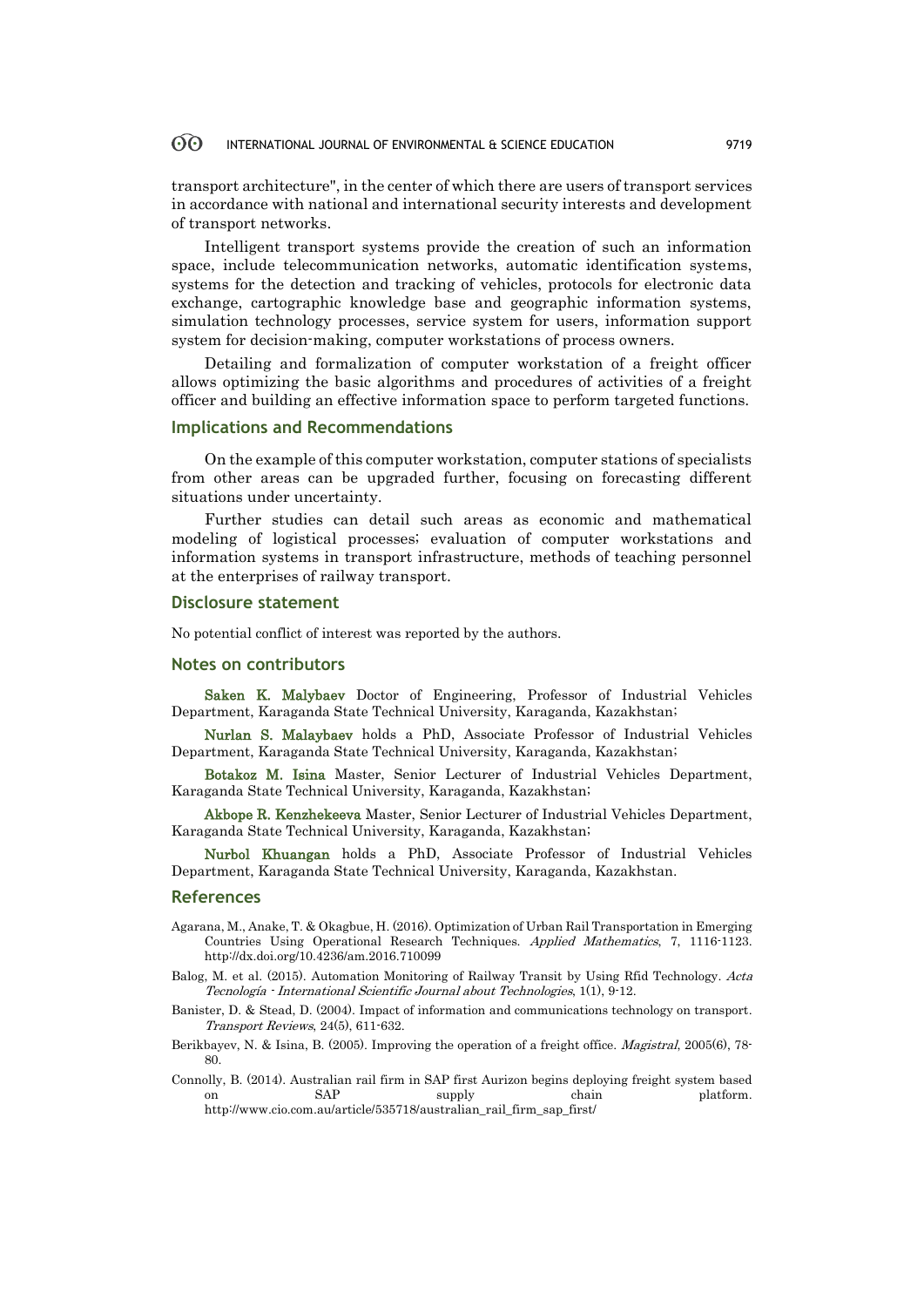- Gnatov, A. & Argun, Sch. (2015). New Method of Car Body Panel External Straightening: Tools of Method. International Journal of Vehicular Technology, 2015, 1-7. doi:10.1155/2015/192958
- Gorman, F. (2015). Handbook of Operations Research Applications at Railroads, International Series in Operations Research & Management Science Springer Vol. 222. Operations Research in Rail Pricing and Revenue Management. New York: Springer Science + Business Media.
- Hitachi Data Systems (2012). Hitachi Converged Solution Brings Virtualization and Top Performance to Russian Railways. Santa Clara: HDS. https://www.hds.com/assets/pdf/hitachi-success-storyrussian-railways.pdf
- Huang, Y. et al. (2015). Optimization of Train Operation in Multiple Interstations with Multi-Population Genetic Algorithm. Energies, 8, 14311-14329.
- Inkinen, T., Tapaninen, U. & Pulli, H. (2009). Electronic information transfer in a transport chain. Industrial Management & Data Systems,  $109(6)$ ,  $809 - 824$ .
- Khusainova, R., Shilova, Z., & Curteva, O. (2016). Selection of Appropriate Statistical Methods for Research Results Processing. Mathematics Education, 11(1), 303-315.
- Kim, N. & Van Wee, B. (2011). The relative importance of factors that influence the break-even distance of intermodal freight transport systems. Journal of transport geography, 19(4), 859-875.
- Kour, R. et al. (2014). Applications of radio frequency identification (RFID) technology with eMaintenance cloud for railway system. International Journal of Systems Assurance Engineering and Management, 5(1), 99–106.
- Kour, R., Tretten, P. & Karim, R. (2014). eMaintenance solution through online data analysis for railway maintenance decision-making. Journal of Quality in Maintenance Engineering, 20(3),  $262 - 275.$
- Kovalenko, Ye. (2012). The methodology of designing organization information systems the doublemirror concept. Russian Academic Journal, 2012(4), 38-41.
- Lehtinen, J. & Bask Anu, H. (2012). Analysis of business models for potential 3Mode transport corridor. Journal of Transport Geography, 22, P. 96-108.
- Liden, T. (2015). Railway infrastructure maintenance a survey of planning problems and conducted research. Transportation Research Procedia, 10, 574–583.
- Lietuvos Geležinkeliai (2014). Information Technology Lietuvos Geležinkeliai Annual Report. Vilnus: AB Lietuvos Geležinkeliai. http://www.litrail.lt/documents/10291/1488090/LG\_2014\_GB.pdf/e4462df0-04d3-4c17-86ba-2c14187fc923
- Overby, S. (2016). How IT is Helping the Railroad Industry Improve Efficiency and Service http://www.cio.com/article/2433741/it-organization/how-it-is-helping-the-railroad-industryimprove-efficiency-and-service.html
- Pekin, E. et al. (2013). Location Analysis Model for Belgian Intermodal Terminals: Importance of the value of time in the intermodal transport chain. Computers in Industry, 64(2), 113-120.
- Rabah, M. & Mahmassani, H. (2002). Impact of information and communication technologies on logistics and freight transportation – Example of vendor-managed inventories. Freight Transportation, 2002, 10-19.
- Rosová, A., Balog, M. & Šimeková, Ž. (2013). The use of the RFID in rail freight transport in the world as one of the new technologies of identification and communication. Acta Montanistica Slovaca, 18(1), 26-32.
- Saatçioğlu, Ö., Deveci, D. & Cerit, A. (2009). Logistics and transportation information systems in Turkey: e-government perspectives. Transforming Government: People, Process and Policy, 3(2), 144 – 162.
- SAP AG (2014). SAP Transportation Management 9.1 Overview of New Innovations for Release 9.1. Burlington: SAP. http://a248.g.akamai.net/n/248/420835/f6beca0d9c07050282302395b97883900f8723a96aec95b3

7b8ff2a628bf3e6d/sapasset.download.akamai.com/420835/sapcom/docs/2015/08/c0f80686-5b7c-0010-82c7-eda71af511fa.pdf

- Sarraj, R. et al. (2014). Analogies between Internet network and logistics service networks: challenges involved in the interconnection. Journal of Intelligent Manufacturing, 25(6), 1207-1219.
- Skalozub, V. et al. (2013). Intelligent transport systems of rail transport (information technology fundamentals). Dnipropetrovsk: V. Lazaryan Dnipropetrovsk National University of Railway Transport Publishing House.